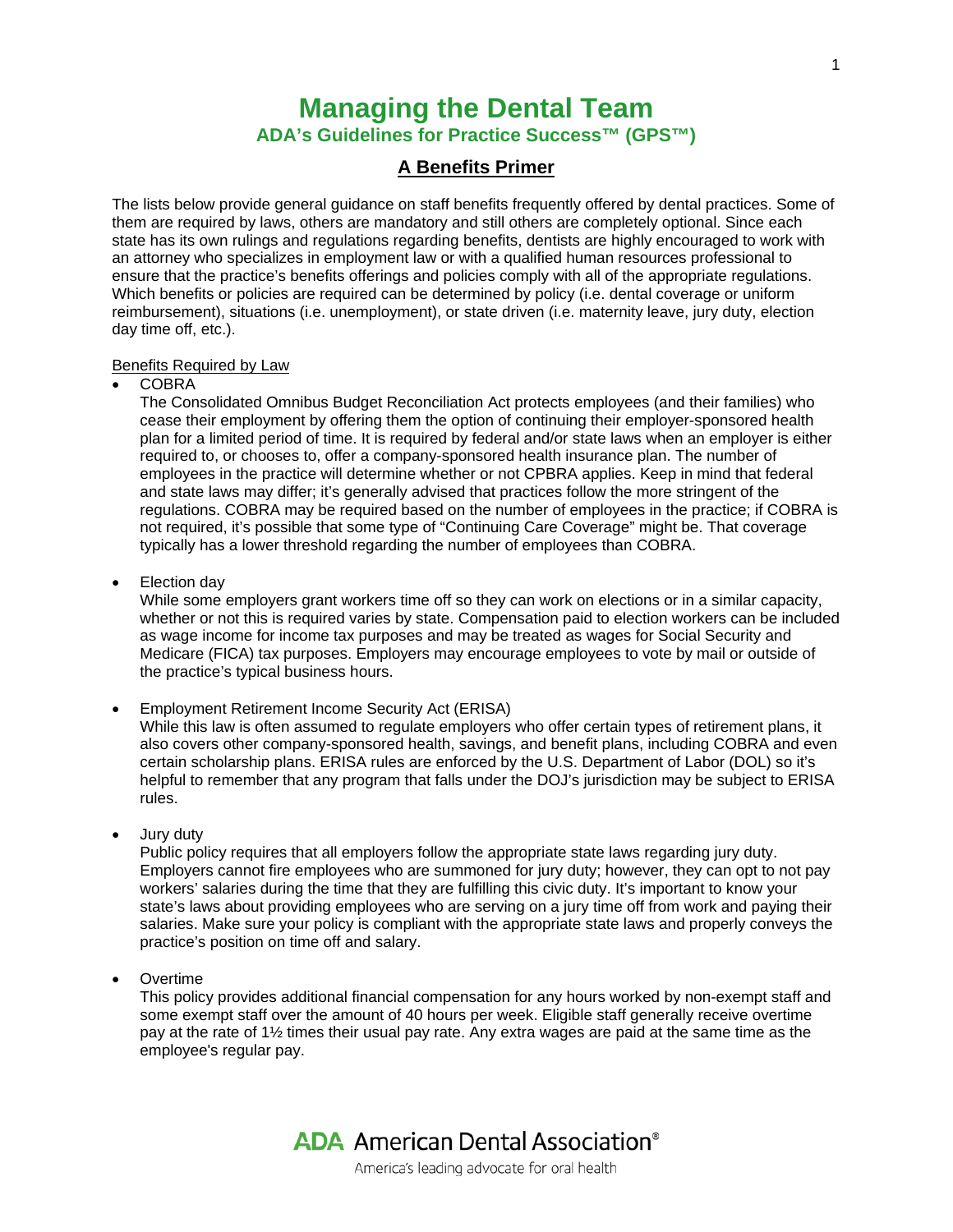## • Unemployment compensation

These funds are paid by a state to unemployed workers who lost their jobs due to layoffs or cutbacks. Unemployment compensation is intended to provide short-term financial assistance for jobless workers until they find employment. Certain criteria, such as having worked a minimum stipulated period and actively looking for employment, typically have to be satisfied in order for an unemployed worker to receive benefits. This benefit is available to both exempt and non-exempt staff and full and part-time employees. The amount an employee is eligible to receive varies and is determined by each state's requirements.

• Uniform reimbursement

Many state laws require employers to reimburse employees for any reasonably incurred business expenses. Inclusion of the costs to purchase and maintain employees' uniforms may be required by some states.

• The Uniformed Services Employment and Reemployment Rights Act of 1994 (USERRA) (also known as a military leave of absence)

This federal law establishes rights and responsibilities for uniformed Service members and their civilian employers by establishing the cumulative length of time that an individual may be absent from work for military duty and retain reemployment rights for up to five years. Individuals covered by this legislation cannot be fired during the first year of employment following their return from deployment without documented cause.

• Workers' compensation

This insurance coverage provides wage replacement and medical benefits to employees who experience an injury in the course of performing their duties. Accepting this compensation may require the individual to agree to not hold the employer responsible for the injury. Some states or municipalities require employers to provide this coverage.

#### Mandatory Benefits

- Compensation and other deductions Compensation can take many forms; some are exempt from payroll taxes and some are not. As an employer, you'll need to consider your policies and payroll withholding obligations for such deductions as advances and loans, gifts, awards, and prizes, employee fringe benefits, business expense reimbursements, and vacation time.
- Family and Medical Leave Act (FMLA) This federal law requires covered employers to provide employees job-protected and unpaid leave for qualified medical and family reasons. It is mandatory for employers with 50 or more employees and requires them to provide a prescribed amount of leave.
- Maternity leave (sometimes call parental or family leave) In some cases, maternity leave is not a benefit but rather is required by law. This policy allows a parent to take time off from work after the birth or adoption of a child. Employers with 15 or more employees must treat women affected by pregnancy, childbirth, or related medical conditions the same as other abilities. The employer has the option of offering employees all, a portion, or none of their regular salary during that time, which can be as long as 12 weeks. Be aware that additional state and local laws may apply. Consult the *Considerations for a Maternity Leave of Absence Policy* available as a resource in this module for more information regarding maternity leaves.
- Medical coverage (optional if the practice has fewer than 50 employees) Health insurance covers all or a portion of the costs of an insured individual's medical and surgical expenses. Depending on the type of health insurance coverage, either the insured pays costs out-ofpocket and is then reimbursed, or the insurer makes payments directly to providers.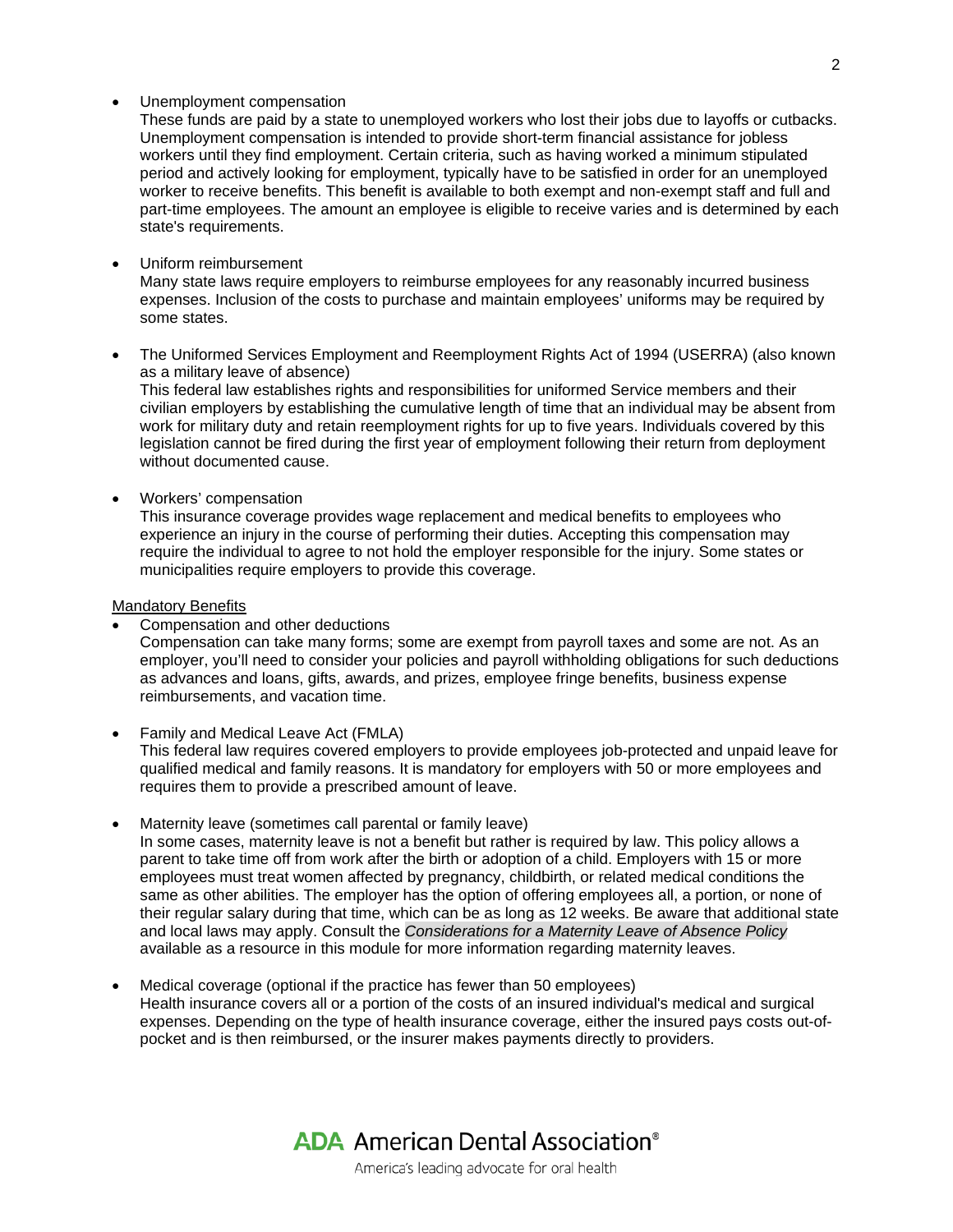## Optional Benefits

• 401k plan or other retirement savings plan

This employer-sponsored plan allows staff to save a percentage of their pre-tax income for retirement. Plans can vary by practice and often include a length of service requirement. Once the plan is put into effect, the rules regarding offering it are not optional. Many plans require a minimum 90-day waiting period so employers don't have to remove employees who terminate their employment. Practices can opt to have a lengthier waiting period, often due to the nature of the position. For example, a practice may hire employees who require additional training, testing and/or certification which could take as long as six months. A six-month waiting period is appropriate in those cases.

**Bereavement** 

Some dental practices grant employees a limited amount of time to make funeral arrangements or attend the funeral and/or burial of a loved one.

• Dental coverage

While this is an optional benefit, it is often regarded as mandatory since the employer and employees are working in dental practices.

• Disability coverage

These insurance plans provide periodic payments of benefits when a disabled insured is unable to work. Most policies replace 45-65% of the individual's gross income on a tax-free basis in the event that illness prevents the individual from earning an income in his/her occupation. Some states or municipalities require employers to provide this coverage.

- Employee Assistance Program (EAP) These work-based intervention programs are designed to help employees resolve personal problems (e.g., marital, financial or emotional problems; family issues; substance/alcohol abuse) that may be adversely affecting the employee's performance.
- Flex-time

This time management practice allows employees to work a set number of hours with the starting and finishing times chosen within agreed limits by the employee. It is currently offered more frequently in growing organizations and multi-dentist practices since it can be beneficial to have staff coverage on both an early shift and a later shift. It is often easiest to offer this option to non-clinical personnel.

• Holiday pay

In most cases, an employee's right to either a paid day off or holiday premium pay for a holiday worked depends on whether the employee is regularly scheduled.

• Leaves of absence

A leave of absence is a specific period of time during which an employee is absent from his/her primary job; employment status must be maintained during that time. This is in contrast to normal periods away from the workplace, such as vacations, holidays, hiatuses, sabbaticals, and "working from home" programs, in that a leave of absence is generally an exceptional circumstance rather than a standard benefit. Leaves of absence may or may not be optional depending on the circumstances. They are often unpaid. If an employer has more than 50 employees, under a specific set of circumstances they must grant unpaid leave. It is prudent for employers with fewer than 50 employees to create a legally compliant policy to ensure that they have a policy in place should an employee become injured, pregnant or otherwise in need of extended time off from work.

• Life insurance

Some employee benefits packages include this option which allows an employer to buy a single life insurance policy that covers all workers who participate in the plan.